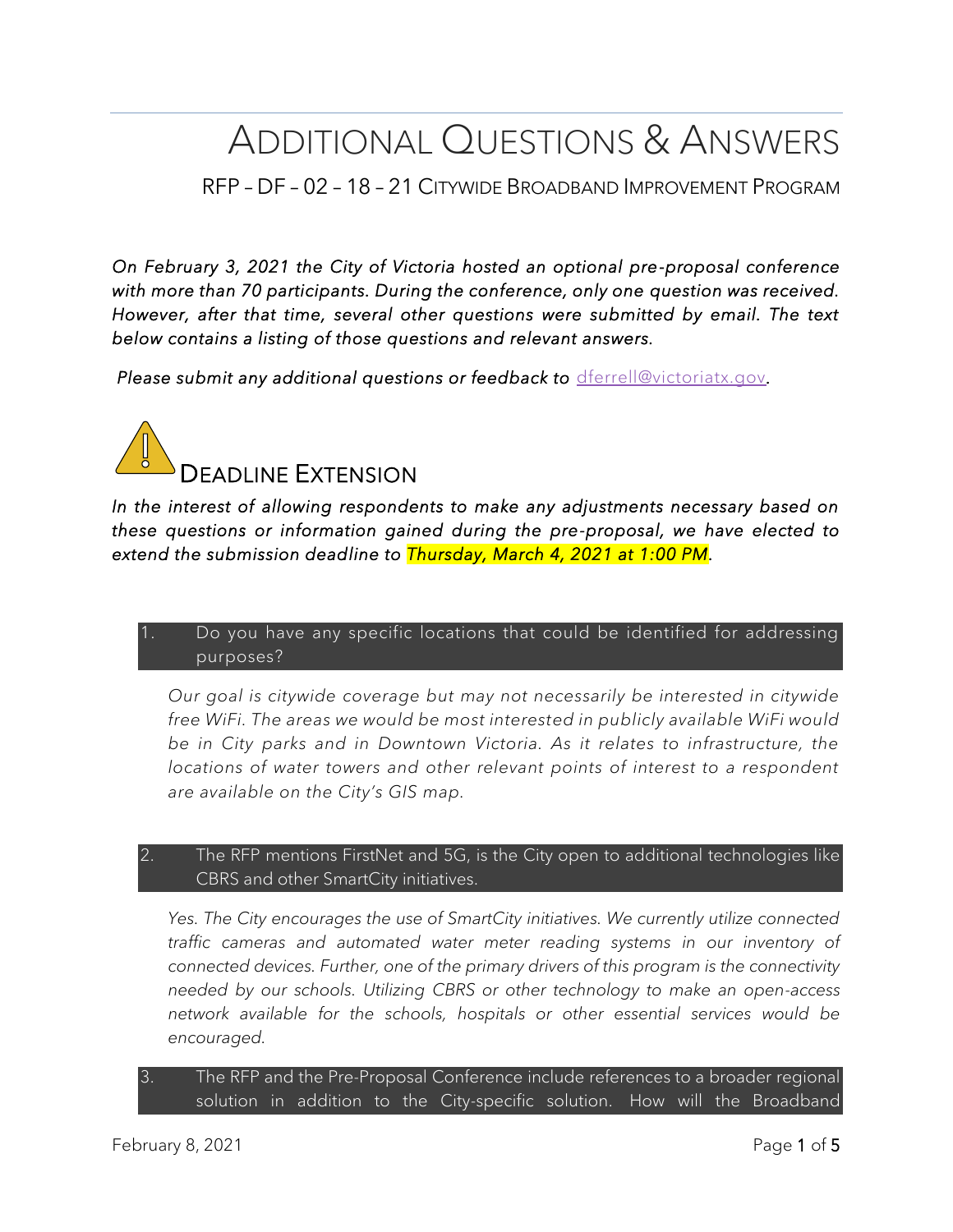Commission weight the merits of a City solution versus a regional solution especially if there is a difference in end user experience and technology employed.

*The City will make select a development partner that will primarily meet the needs existing within the political boundaries of the City because we have no authority to make*  commitments for outside entities. However, this project is undertaken in the spirit of *regional collaboration. Ultimately the review of proposals and recommendation for a partnership will be made by the Victoria Broadband Commission, which includes representatives from throughout the region.* 

*The City Council will make the final selection with the best interest of the City of Victoria in mind, but the recommendation of the Victoria Broadband Commission will be a large factor in that decision.*

4. What is the timeline for either accepting a respondent or rejecting all in relation to the February 18<sup>th</sup> submission date? Is it 120 calendar days or roughly June 18<sup>th</sup>? What timeline to you have for actual implementation of the actual solution?

*This answer is dependent on many variables. Our intention is to move quickly and* aggressively both with the selection of a development partner and with the implementation of an improvement. As noted above, to accommodate the inclusion of *this information in responses, we have extended the deadline to March 4, 2021. We would still anticipate all interviews and recommendations to be concluded shortly thereafter. Following discussions with the recommended development partner, Staff anticipates making a recommendation for award to the City Council less than 120 days after the submission deadline.* 

*The timeline for implementation of the proposed solution will be heavily dependent on the proposed solution. We would anticipate the execution of a partnership agreement and the issuance of a notice to proceed to occur in tandem.*

5. On your slide titled Why Should We Partner with You, is the City/Region suggesting improvement for ROW and permitting as a process or are you saying one provider will be treated under more favorable terms than all other providers?

*The statement on the Why Should We Partner With You slide is* 

*"Through a partnership with the City of Victoria, we can assist with use of ROW, any necessary permitting, and other areas that may otherwise cost you time and/or money. We will also serve to facilitate relationships in the City and the region."*

*This statement is intended to imply that the details normally negotiated through franchise (permitting, easement, City land and/or asset use, and rights-of-way) agreements will be incorporated into the partnership agreement that results from this process. While the Public Utilities Commission does have regulatory authority over cable franchises in Texas,*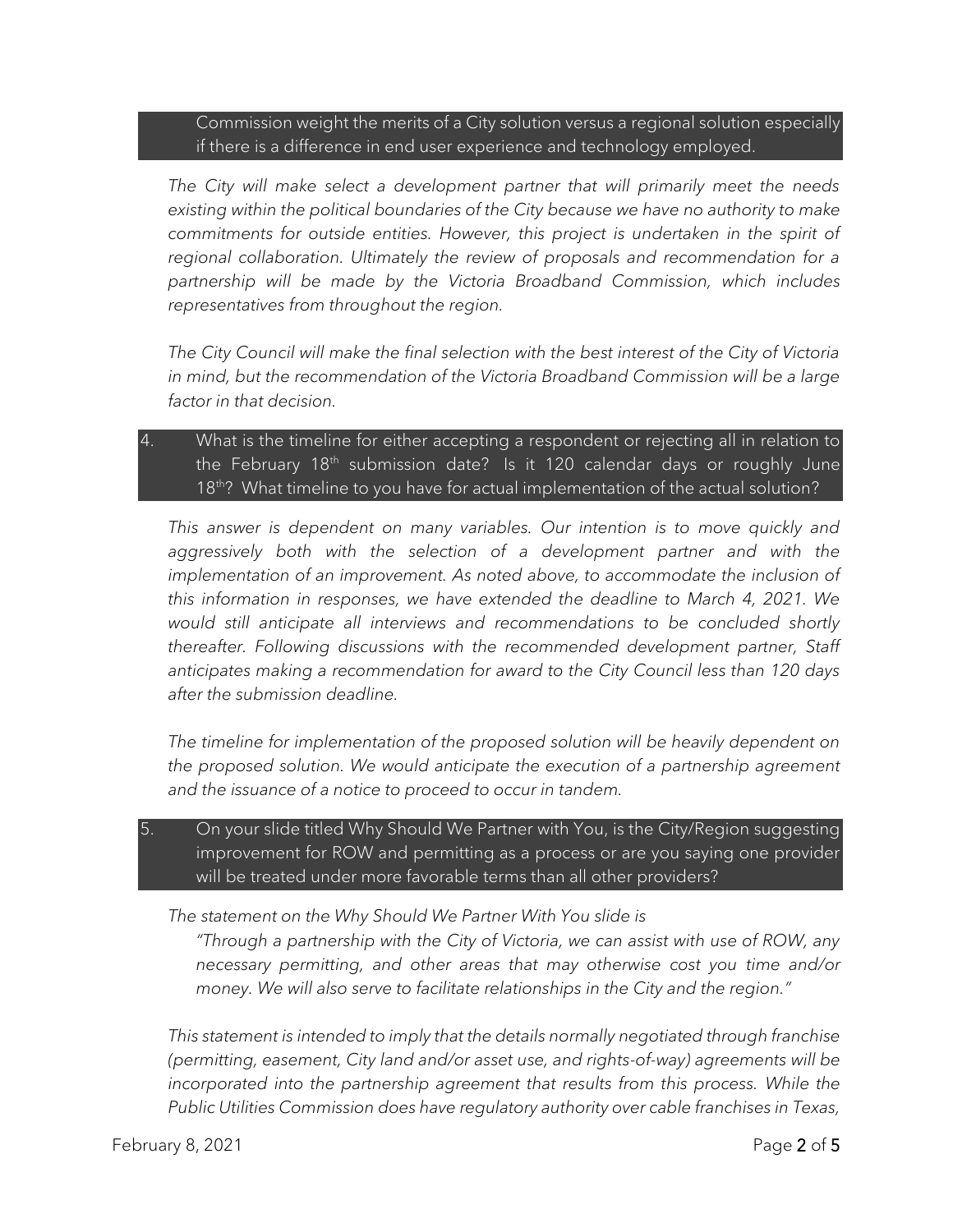*they have insisted that control over the public right-of-way remains with the local authorities. This is likely to result in savings in both time and expense for the development partner.*

## 6. On the attachments to the RFP is an Agreement. Do you expect each submitter to execute the contract prior to the selection process? This is more for reference, correct?

*The General Terms and Conditions attached to the RFP are intended for reference and may be subject to negotiations with the selected development partner, where allowed by law.* 

#### 7. Is there an estimated cost for the Citywide Broadband Improvement Program?

*There is not currently an estimated cost for the Citywide Broadband Improvement Program. There are many potential solutions to our problems of access and availability and many strategies for arriving at each of them. We have asked respondents to provide their best solution to the problems we face, which is essentially like handing a blank canvas to a potential development partner. As such, we anticipate a wide variety of costs associated with each proposal as well as a litany of funding mechanisms with each option.* 

#### Will the presentation shown during the pre-proposal conference be provided?

Yes. The presentation shown during the pre-proposal conference is available online at *[www.victoriatx.gov/broadband.](http://www.victoriatx.gov/broadband)* 

9. How many residences, commercial and public entities in Victoria, TX exist representing the total number of potential targets to be served with enhanced broadband?

| <b>State</b><br>Code | <b>Description</b>                                            | <b>Count</b>  |
|----------------------|---------------------------------------------------------------|---------------|
| a                    | <b>Single Family Residence</b>                                | 19,587        |
| b                    | <b>Multifamily Residence</b>                                  | 593           |
| c1                   | Vacant Lot                                                    | 1,614         |
| d <sub>1</sub>       | Qualified Open-space Land (agricultural or timber)            | 250           |
| d2                   | Farm and Ranch Improvements on Qualified Open-space Land      | 27            |
|                      | Rural Land, not Qualified for Open-space Appraisal, and Resd. |               |
| E                    | Improv.                                                       | 171           |
| f <sub>1</sub>       | <b>Commercial Real Property</b>                               | 2,043         |
| f2                   | Industrial and Manufacturing Real Property                    | 46            |
| g1                   | Oil and Gas                                                   | 9             |
|                      | <b>Gas Distribution System</b>                                | $\mathcal{P}$ |

*From the Certified Tax Roll (July 2020) provided by the Victoria County Appraisal District*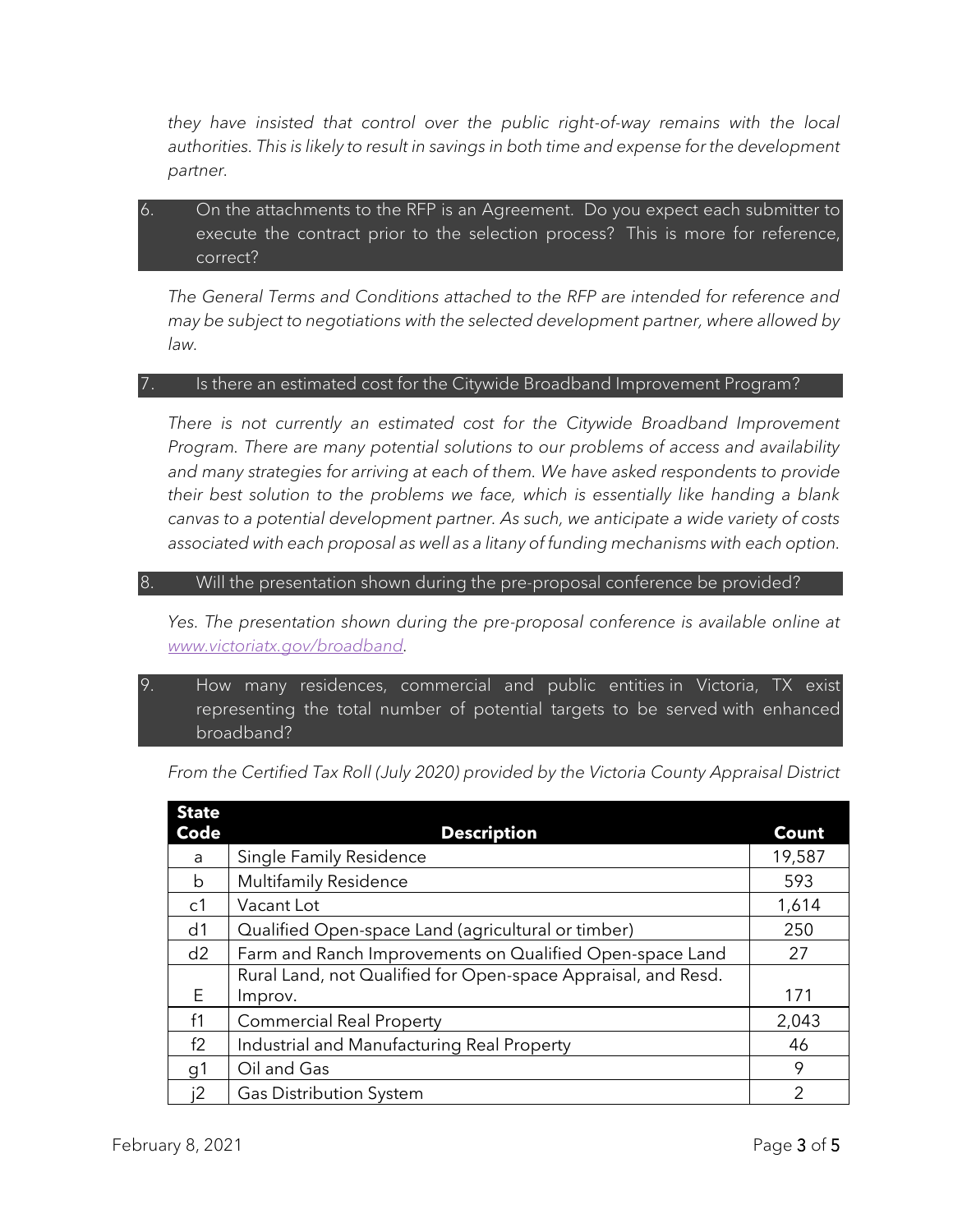| іЗ             | <b>Electric Company</b>                                           | 36     |
|----------------|-------------------------------------------------------------------|--------|
| i4             | Telephone Company                                                 | 14     |
| i5             | Railroad                                                          | 32     |
| i6             | <b>Pipeland Company</b>                                           | 20     |
| i7             | <b>Cable Television Company</b>                                   | 6      |
| i8             | Other Type of Utilities                                           | 4      |
| 11             | <b>Commercial Personal Property</b>                               | 3,701  |
| 2              | Industrial Personal Propety                                       | 360    |
| m <sub>1</sub> | Mobile Homes and other Tangible Personal Property                 | 666    |
| $\circ$        | Residential real property held as Inventory - Developers          | 179    |
|                | Special Inventory - i.e. vehicles, Heavy equipment, boats/motors, |        |
| S              | housing inventory                                                 | 79     |
| $\times$       | Total Exempt Property - i.e. VISD, COV, VC,                       | 1,105  |
| Total          |                                                                   | 30.544 |

#### 10. Of this total list how many are completely unserved, if any?

The City has not conducted any research to determine, or estimate, the number of *households unserved by the Internet or those unserved by broadband ("broadband" defined by the FCC as 25 Mbps download by 3 Mbps upload).*

#### 11. How many entities are unserved (100/10)?

The City has not conducted any research to determine, or estimate, the number of *households unserved at 100 Mbps x 10 Mbps.*

#### 12. What is the number of commercial entities without broadband (100/10)?

The City has not conducted any research to determine, or estimate, the number of *commercial entities without broadband at 100 Mbps x 10 Mbps.*

#### 13. What is the number of healthcare institution needing broadband (100/10)?

The City has not conducted any research to determine, or estimate, the number of *healthcare institutions needing broadband at 100 Mbps x 10 Mbps.*

## 14. In looking at the ConnectedNation interactive map, there is no definition of the "unserved areas" for 100/10, is this something that can be added to the interactive map? Or is this information available in some format?

*The areas illustrated as unserved, with speeds of 100 Mbps x 10 Mbps, represent geographic locations where the broadband providers did not indicate service at speeds of 100 Mbps x 10 Mbps and, if such data was not provided to Connected Nation, the*